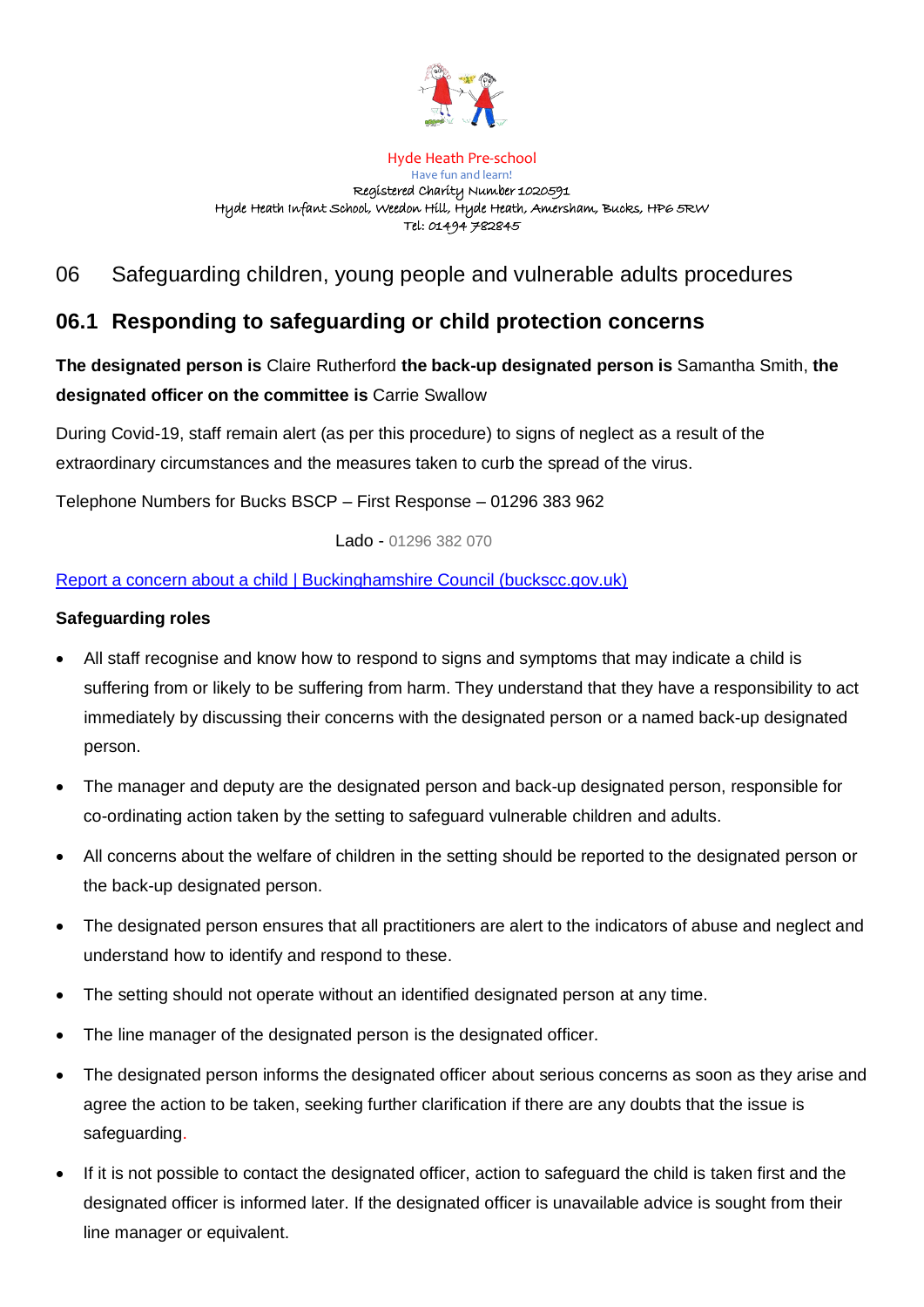- Issues which may require notifying to Ofsted are notified to the designated officer to make a decision regarding notification. The designated person must remain up to date with Ofsted reporting and notification requirements.
- If there is an incident, which may require reporting to RIDDOR the designated officer immediately seeks guidance from the owners/directors/trustees. There continues to be a requirement that the designated officer follows legislative requirements in relation to reporting to RIDDOR. This is fully addressed in section 01 Health and Safety procedures.
- All settings follow procedures of their Local Safeguarding Partners (BSCP) for safeguarding and any specific safeguarding procedures such as responding to radicalisation/extremism concerns. Procedures are followed for managing allegations against staff, as well as for responding to concerns and complaints raised about quality or practice issues, whistle-blowing and escalation.

#### **Responding to marks or injuries observed**

- If a member of staff observes or is informed by a parent/carer of a mark or injury to a child that happened at home or elsewhere, the member of staff makes a record of the information given to them by the parent/carer in the child's personal file, which is signed by the parent/carer.
- The member of staff advises the designated person as soon as possible if there are safeguarding concerns about the circumstance of the injury.
- If there are concerns about the circumstances or explanation given, by the parent/carer and/or child, the designated person decides the course of action to be taken after reviewing 06.1a Child welfare and protection summary and completing 06.1b Safeguarding incident reporting form.
- If the mark or injury is noticed later in the day and the parent is not present, this is raised with the designated person.
- If there are concerns about the nature of the injury, and it is unlikely to have occurred at the setting, the designated person decides the course of action required and 06.1b Safeguarding incident reporting form is completed as above, taking into consideration any explanation given by the child.
- If there is a likelihood that the injury is recent and occurred at the setting, this is raised with the designated person.
- If there is no cause for further concern, a record is made in the Accident Record, with a note that the circumstances of the injury are not known.
- If the injury is unlikely to have occurred at the setting, this is raised with the designated person
- The parent/carer is advised at the earliest opportunity.
- If the parent believes that the injury was caused at the setting this is still recorded in the Accident Record and an accurate record made of the discussion is made on the child's personal file.

#### **Responding to the signs and symptoms of abuse**

• Concerns about the welfare of a child are discussed with the designated person without delay.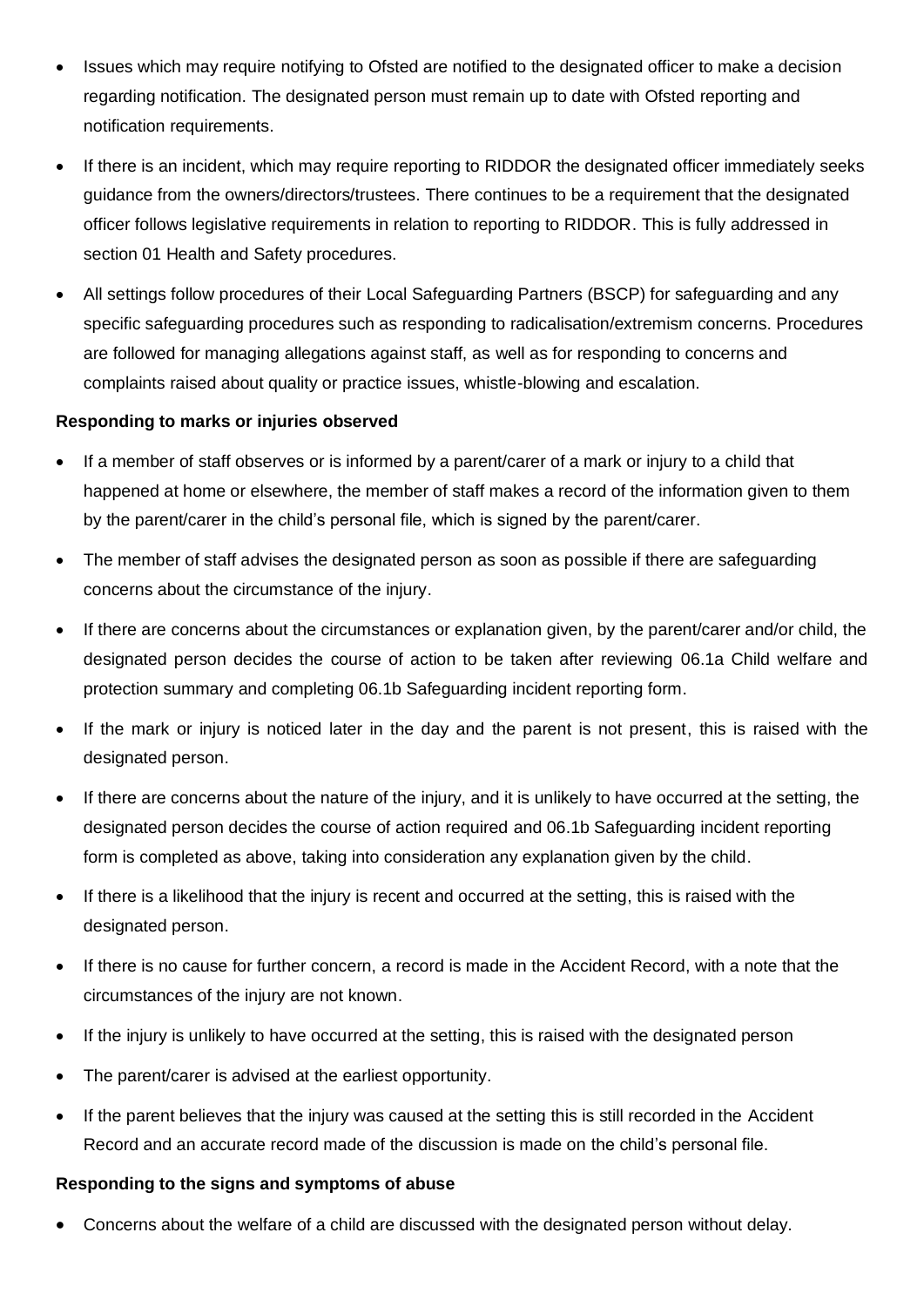- A written record is made of the concern on 06.1b Safeguarding incident reporting form as soon as possible.
- Concerns that a child is in immediate danger or at risk of significant harm are responded to immediately and if a referral is necessary this is made on the same working day.

## **Responding to a disclosure by a child**

- When responding to a disclosure from a child, the aim is to get just enough information to take appropriate action.
- The practitioner listens carefully and calmly, allowing the child time to express what they want to say.
- Staff do not attempt to question the child but if they are not sure what the child said, or what they meant, they may prompt the child further by saying *'tell me more about that'* or *'show me again'.*
- After the initial disclosure, staff speak immediately to the designated person. They do not further question or attempt to interview a child.
- If a child shows visible signs of abuse such as bruising or injury to any part of the body and it is age appropriate to do so, the key person will ask the child how it happened.
- When recording a child's disclosure on 06.1b Safeguarding incident reporting form, their exact words are used as well as the exact words with which the member of staff responded.
- If marks or injuries are observed, these are recorded on a body diagram.

## **Decision making (all categories of abuse)**

- The designated person makes a professional judgement about referring to other agencies, including Social Care using the Local Safeguarding Partnership (BSCP) threshold document:
	- Level 1: Child's needs are being met. Universal support.
	- Level 2: Universal Plus. Additional professional support is needed to meet child's needs.
	- Level 3: Universal Partnership Plus. Targeted Early Help. Coordinated response needed to address multiple or complex problems.
	- Level 4: Specialist/Statutory intervention required. Children in acute need, likely to be experiencing, or at risk of experiencing significant harm.
- Staff are alert to indicators that a family may benefit from early help services and should discuss this with the designated person, also completing 06.1b Safeguarding incident reporting form if they have not already done so.

## **Seeking consent from parents/carers to share information before making a referral for early help (Tier 2/3\*)**

Parents are made aware of the setting's Privacy Notice which explains the circumstances under which information about their child will be shared with other agencies. When a referral for early help is necessary,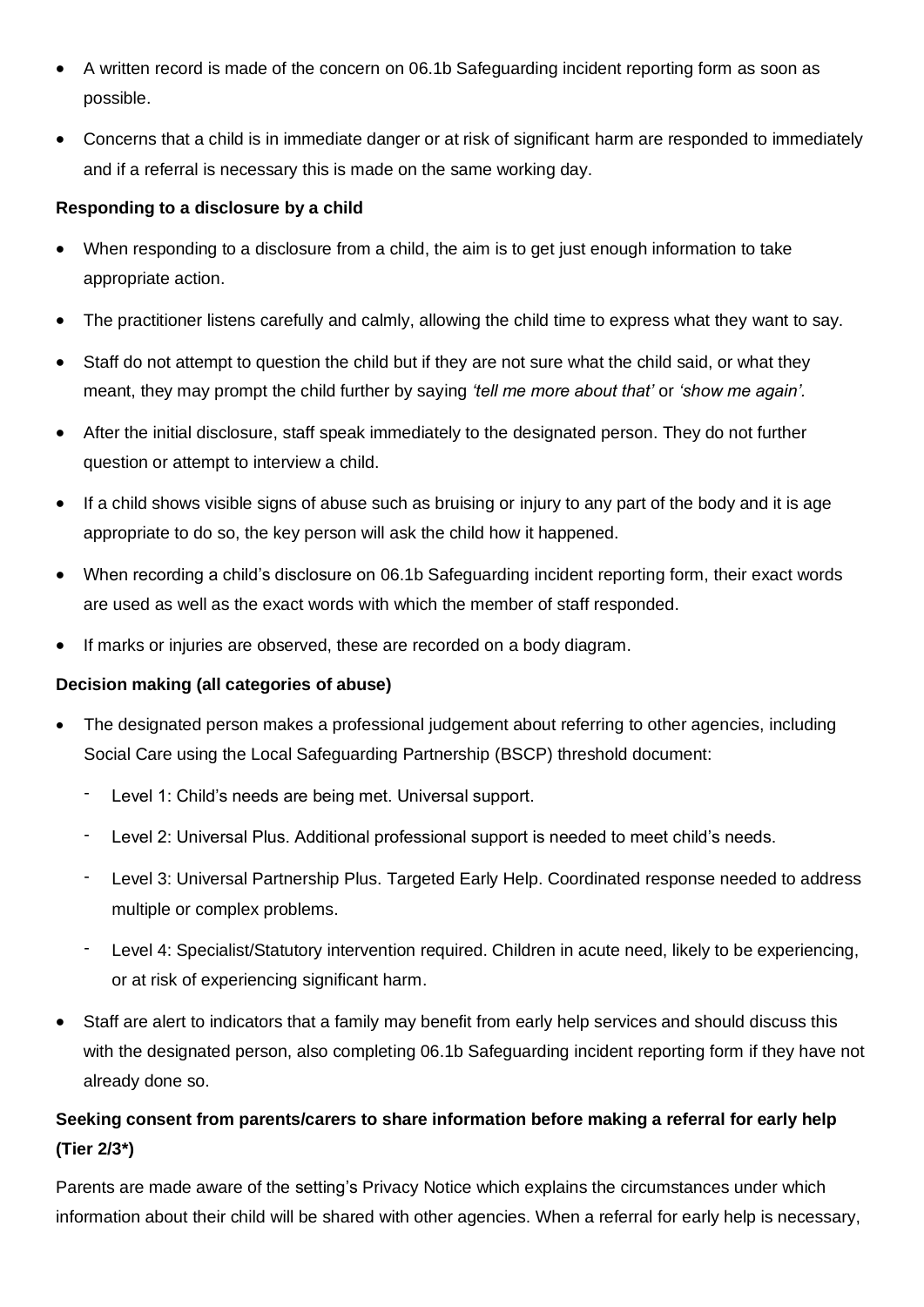the designated person must always seek consent from the child's parents to share information with the relevant agency.

- If consent is sought and withheld and there are concerns that a child may become at risk of significant harm without early intervention, there may be sufficient grounds to over-ride a parental decision to withhold consent.
- If a parent withholds consent, this information is included on any referral that is made to the local authority. In these circumstances a parent should still be told that the referral is being made beforehand (unless to do so may place a child at risk of harm).

*\*Tier 2: Children with additional needs, who may be vulnerable and showing early signs of abuse and/or neglect; their needs are not clear, not known or not being met. Tier 3: Children with complex multiple needs, requiring specialist services in order to achieve or maintain a satisfactory level of health or development or to prevent significant impairment of their health and development and/or who are disabled.*

#### **Informing parents when making a child protection referral**

In most circumstances consent will not be required to make a child protection referral, because even if consent is refused, there is still a professional duty to act upon concerns and make a referral. When a child protection referral has been made, the designated person contacts the parents (only if agreed with social care) to inform them that a referral has been made, indicating the concerns that have been raised, unless social care advises that the parent should not be contacted until such time as their investigation, or the police investigation, is concluded. Parents are not informed prior to making a referral if:

- there is a possibility that a child may be put at risk of harm by discussion with a parent/carer, or if a serious offence may have been committed, as it is important that any potential police investigation is not jeopardised
- there are potential concerns about sexual abuse, fabricated illness, FGM or forced marriage
- contacting the parent puts another person at risk; situations where one parent may be at risk of harm, e.g. domestic abuse; situations where it has not been possible to contact parents to seek their consent may cause delay to the referral being made

The designated person makes a professional judgment regarding whether consent (from a parent) should be sought before making a child protection referral as described above. They record their decision about informing or not informing parents along with an explanation for this decision. Advice will be sought from the appropriate children's social work team if there is any doubt. Advice can also be sought from the designated officer.

## **Referring**

- The designated person or back-up follows their BSCP procedures for making a referral through Buckinghamshire.
- If the designated person or their back-up is not on site, the most senior member of staff present takes responsibility for making the referral to social care.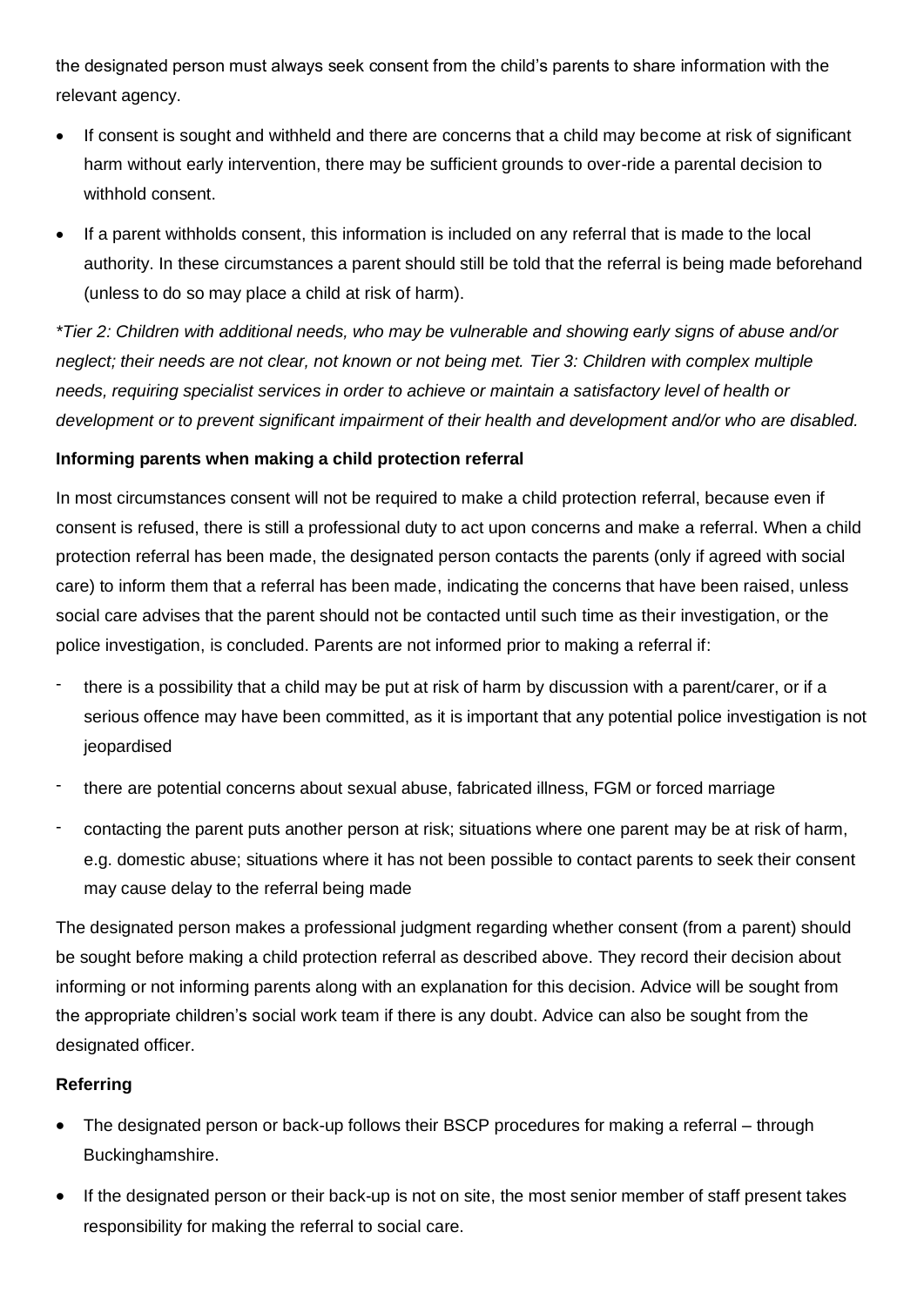- If a child is believed to be in immediate danger, or an incident occurs at the end of the session and staff are concerned about the child going home that day, then the Police and/or social care are contacted immediately.
- If the child is 'safe' because they are still in the setting, and there is time to do so, the senior member of staff contacts the setting's designated officer for support.
- Arrangements for cover (as above) when the designated person and back-up designated person are not on-site are agreed in advance by the setting manager and clearly communicated to all staff.

## **Further recording**

- Information is recorded using 06.1b Safeguarding incident reporting form, and a short summary entered on 06.1a Child welfare and protection summary**.** Discussion with parents and any further discussion with social care is recorded**.** If recording a conversation with parents that is significant, regarding the incident or a related issue, parents are asked to sign and date it a record of the conversation. It should be clearly recorded what action was taken, what the outcome was and any follow-up.
- If a referral was made, copies of all documents are kept and stored securely and confidentially (including copies in the child's safeguarding file.
- Each member of staff/volunteer who has witnessed an incident or disclosure should also make a written statement on 06.1b Safeguarding incident reporting form, as above.
- The referral is recorded on 06.1a Child welfare and protection summary.
- Follow up phone calls to or from social care are recorded in the child's file; with date, time, the name of the social care worker and what was said.
- Safeguarding records are kept up to date and made available for confidential access by the designated officer to allow continuity of support during closures or holiday periods.

# **Reporting a serious child protection incident using 06.1c Confidential safeguarding incident report form**

- The designated person is responsible for reporting to the designated officer and seeking advice if required prior to making a referral as described above.
- For child protection concerns at Tier 3 and 4\*\* it will be necessary for the designated person to complete 06.1c Confidential safeguarding incident report form and send it to the designated officer.
- Further briefings are sent to the designated officer when updates are received until the issue is concluded.

\*\* Tier 3: Children with complex multiple needs, requiring specialist services in order to achieve or maintain a satisfactory level of health or development or to prevent significant impairment of their health and development and/or who are disabled. Tier 4: Children in acute need, who are suffering or are likely to suffer significant harm.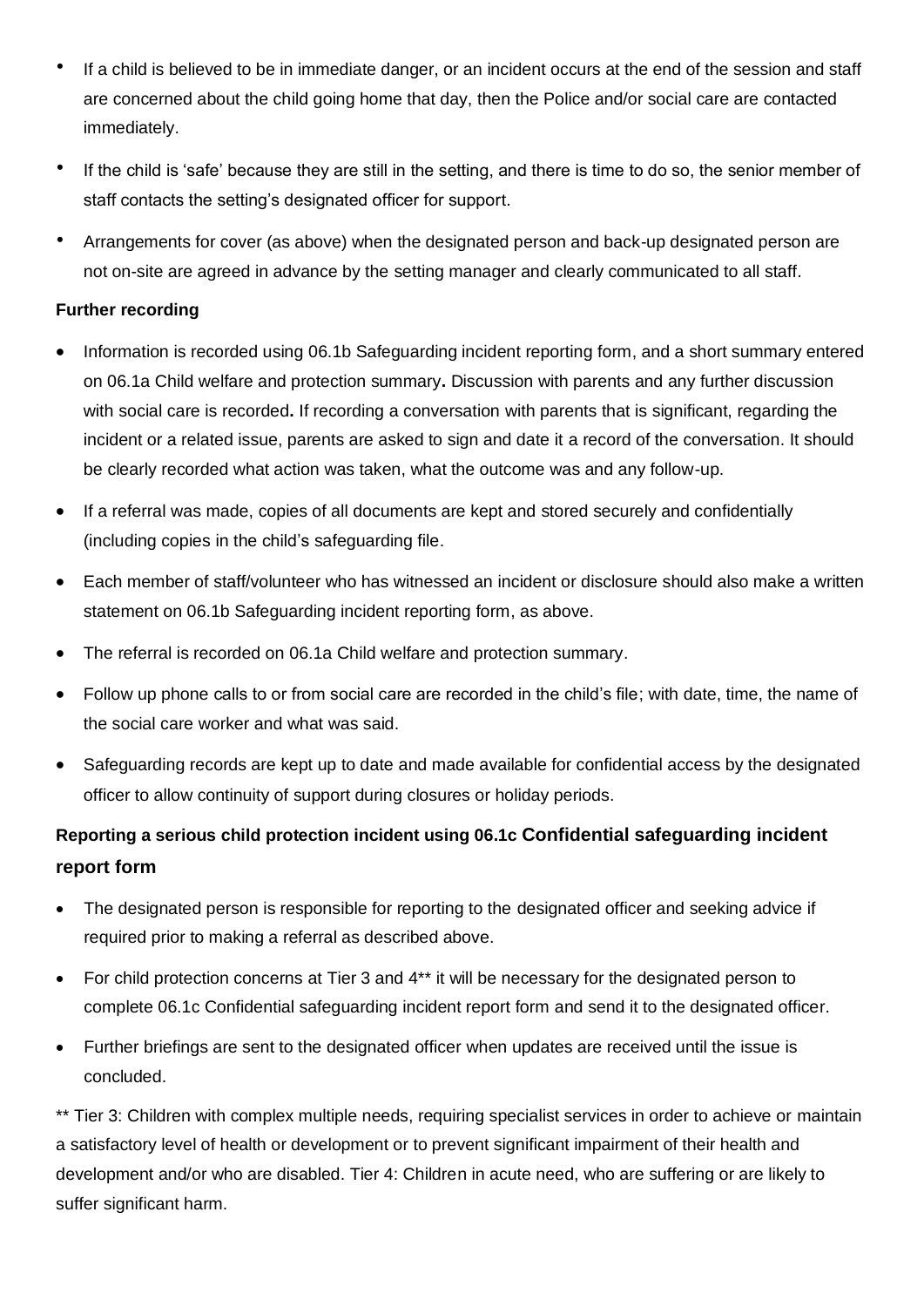#### **Professional disagreement/escalation process**

- If a practitioner disagrees with a decision made by the designated person not to make a referral to social care they must initially discuss and try to resolve it with them.
- If the disagreement cannot be resolved with the designated person and the practitioner continues to feel a safeguarding referral is required then they discuss this with the designated officer.
- If issues cannot be resolved the whistle-blowing policy should be used, as set out below.
- Supervision sessions are also used to discuss concerns but this must not delay making safeguarding referrals.

## **Whistleblowing**

The whistle blowing procedure must be followed in the first instance if:

- a criminal offence has been committed, is being committed or is likely to be committed
- a person has failed, is failing or is likely to fail to comply with any legal obligation to which he or she is subject. This includes non-compliance with policies and procedures, breaches of EYFS and/or registration requirements
- a miscarriage of justice has occurred, is occurring or is likely to occur
- the health and safety of any individual has been, is being or is likely to be endangered
- the working environment has been, is being or is likely to be damaged;
- that information tending to show any matter falling within any one of the preceding clauses has been, is being or is likely to be deliberately concealed

There are 3 stages to raising concerns as follows:

- 1. If staff wish to raise or discuss any issues which might fall into the above categories, they should normally raise this issue with their manager/Designated Person.
- 2. Staff who are unable to raise the issue with their manager/Designated Person should raise the issue with their line manager's manager/Designated Officer.
- 3. If staff are still concerned after the investigation, or the matter is so serious that they cannot discuss it with a line manager, they should raise the matter with the chair of the committee.

Ultimately, if an issue cannot be resolved and the member of staff believes a child remains at risk because the setting or the local authority have not responded appropriately, the NSPCC have introduced a whistleblowing helpline 0800 028 0285 for professionals who believe that:

- their own or another employer will cover up the concern
- they will be treated unfairly by their own employer for complaining
- if they have already told their own employer and they have not responded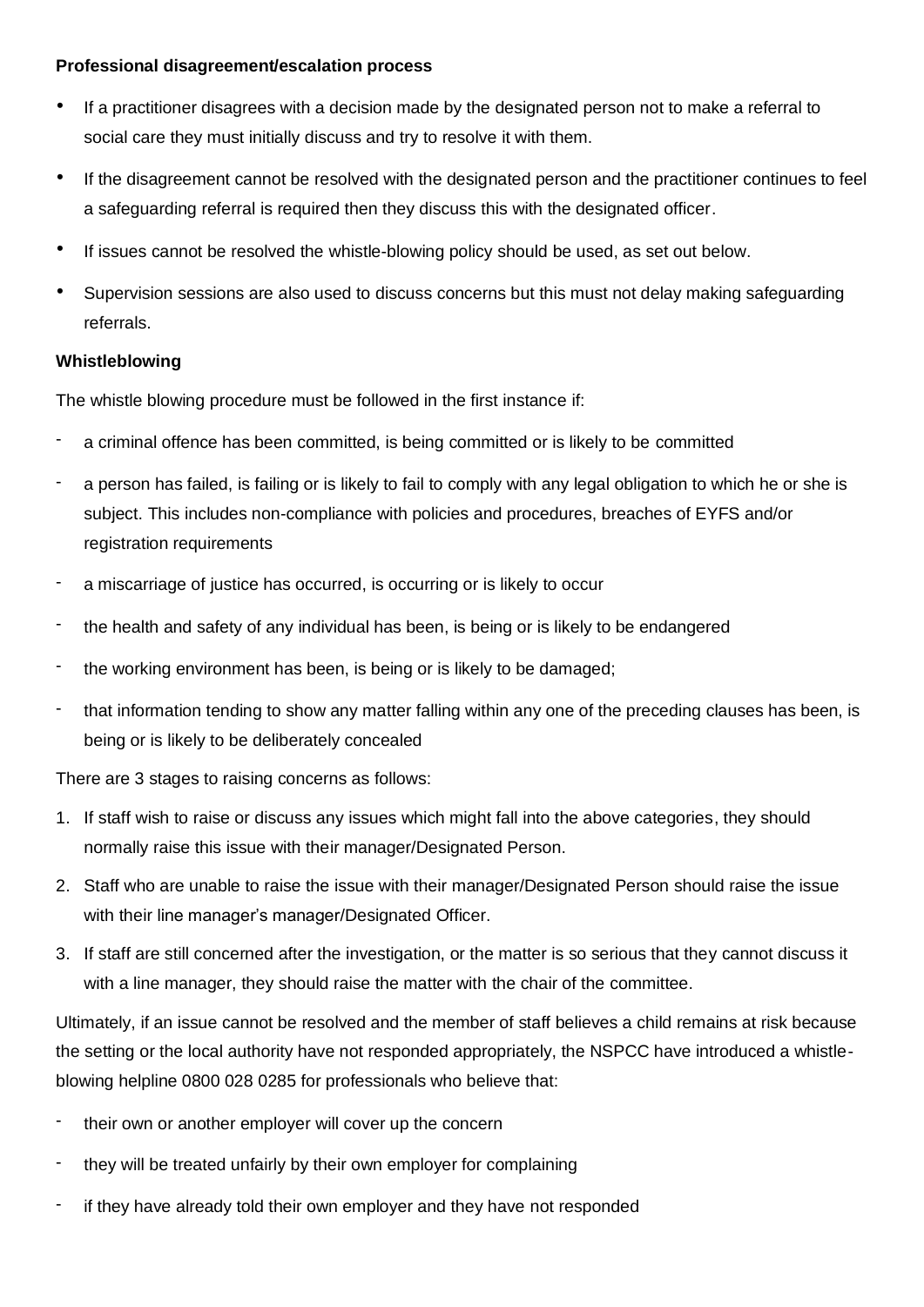#### **Female genital mutilation (FGM)**

Practitioners should be alert to symptoms that would indicate that FGM has occurred, or may be about to occur, and take appropriate safeguarding action. Designated persons should contact the police immediately as well as refer to children's services local authority social work if they believe that FGM may be about to occur.

It is illegal to undertake FGM or to assist anyone to enable them to practice FGM under the Female Genital Mutilation Act 2003, it is an offence for a UK national or permanent UK resident to perform FGM in the UK or overseas. The practice is medically unnecessary and poses serious health risks to girls. FGM is mostly carried out on girls between the ages of 0-15, statistics indicate that in half of countries who practise FGM girls were cut before the age of 5. LSCB guidance must be followed in relation to FGM, and the designated person is informed regarding specific risks relating to the culture and ethnicity of children who may be attending their setting and shares this knowledge with staff.

Symptoms of FGM in very young girls may include difficulty walking, sitting or standing; painful urination and/or urinary tract infection; urinary retention; evidence of surgery; changes to nappy changing or toileting routines; injury to adjacent tissues; spends longer than normal in the bathroom or toilet; unusual and /or changed behaviour after an absence from the setting (including increased anxiety around adults or unwillingness to talk about home experiences or family holidays); parents are reluctant to allow child to undergo normal medical examinations; if an older sibling has undergone the procedure a younger sibling may be at risk; discussion about plans for an extended family holiday

## **Further guidance**

NSPCC 24-hour FGM helpline: 0800 028 3550 or email [fgmhelp@nspcc.org.uk](mailto:fgmhelp@nspcc.org.uk)

Government help and advice: [www.gov.uk/female-genital-mutilation](http://www.gov.uk/female-genital-mutilation)

## **Children and young people vulnerable to extremism or radicalisation**

Early years settings, schools and local authorities have a duty to identify and respond appropriately to concerns of any child or adult at risk of being drawn into terrorism. BSCP's have procedures which cover how professionals should respond to concerns that children or young people may be at risk of being influenced by or being made vulnerable by the risks of extremism.

There are potential safeguarding implications for children and young people who have close or extended family or friendship networks linked to involvement in extremism or terrorism.

- The designated person is required to familiarise themselves with BSCP procedures, as well as online guidance including:
	- Channel Duty guidance: Protecting people vulnerable to being drawn into terrorism [www.gov.uk/government/publications/channel-and-prevent-multi-agency-panel-pmap-guidance](http://www.gov.uk/government/publications/channel-and-prevent-multi-agency-panel-pmap-guidance)
	- Prevent Strategy (HMG 2011) [www.gov.uk/government/publications/prevent-strategy-2011](http://www.gov.uk/government/publications/prevent-strategy-2011)
	- The prevent duty: for schools and childcare providers [www.gov.uk/government/publications/protecting-children-from-radicalisation-the-prevent-duty](http://www.gov.uk/government/publications/protecting-children-from-radicalisation-the-prevent-duty)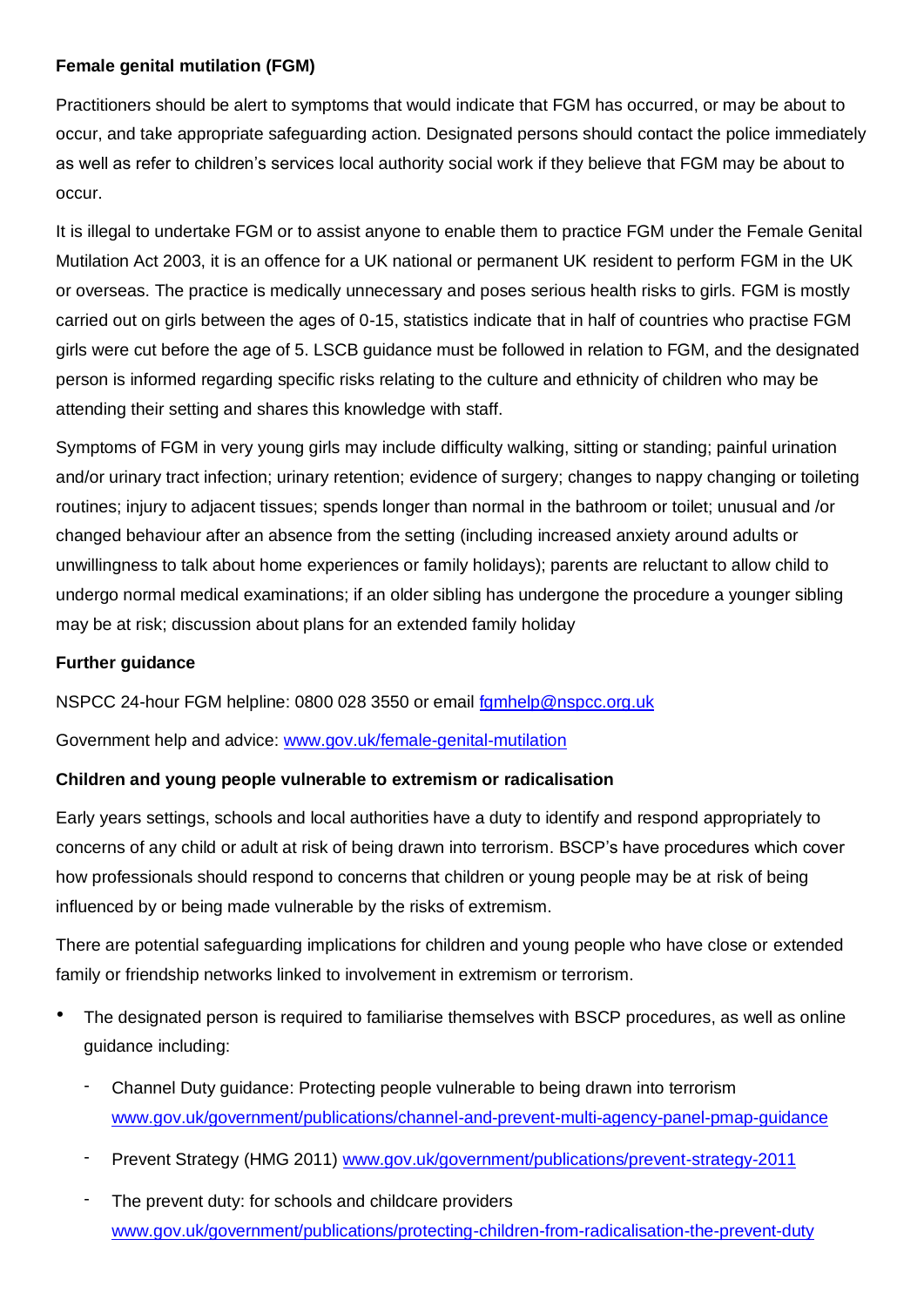- The designated person should follow BSCP (Bucks) guidance in relation to how to respond to concerns regarding extremism and ensure that staff know how to identify and raise any concerns in relation to this with them.
- The designated person must know how to refer concerns about risks of extremism/radicalisation to their BSCP (Bucks) safeguarding team or the Channel panel, as appropriate.
- The designated person should also ensure that they and all other staff working with children and young people understand how to recognise that someone may be at risk of violent extremism.
- The designated person also ensures that all staff complete *The Prevent Duty in an Early Years Environment* and *Understanding Children's Rights* and *Equality and Inclusion in Early Years Settings* online EduCare courses*.*
- If available in the area, the designated person should complete WRAP (or equivalent) training and support staff to access the training as offered by local authorities. WRAP training covers local arrangements for dealing with concerns that a child may be at risk of extremism and/or radicalisation.
- The designated person should understand the perceived terrorism risks in relation to the area that they deliver services in.

## **Parental consent for radicalisation referrals**

BSCP (Bucks) procedures are followed in relation to whether parental consent is necessary prior to making a referral about a concern that a child or adult may be at risk of being drawn into terrorism. It is good practice to seek the consent of the person, or for very young children, the consent of their parent/carer prior to making a referral, but it is not a requirement to seek consent before referring a concern regarding possible involvement in extremism or terrorism if it may put a child at risk, or if an offence may have been or may be committed. Advice should be sought from line managers and local agencies responsible for safeguarding, as to whether or not consent should be sought on a case-by-case basis. Designated persons should be mindful that discussion regarding potential referral due to concerns may be upsetting for the subject of the referral and their family. Initial advice regarding whether an incident meets a threshold for referral can be sought from the relevant local agency without specific details such as names of the family being given in certain circumstances.

Consent is required prior to any individual engaging with a Channel intervention. Consent is usually sought by Channel partners, but BSCP (Bucks) procedures should be followed regarding this.

If there is a concern that a person is already involved in terrorist activity this must be reported to the Anti-Terrorist Hot Line 0800 789 321-Text/phone 0800 0324 539. Police can be contacted on 101.

## **Concerns about children affected by gang activity/serious youth violence**

Practitioners should be aware that children can be put at risk by gang activity, both through participation in and as victims of gang violence. Whilst very young children will be very unlikely to become involved in gang activity they may potentially be put at risk by the involvement of others in their household in gangs, such as an adult sibling or a parent/carer. Designated persons should be familiar with their BSCP (Bucks) guidance